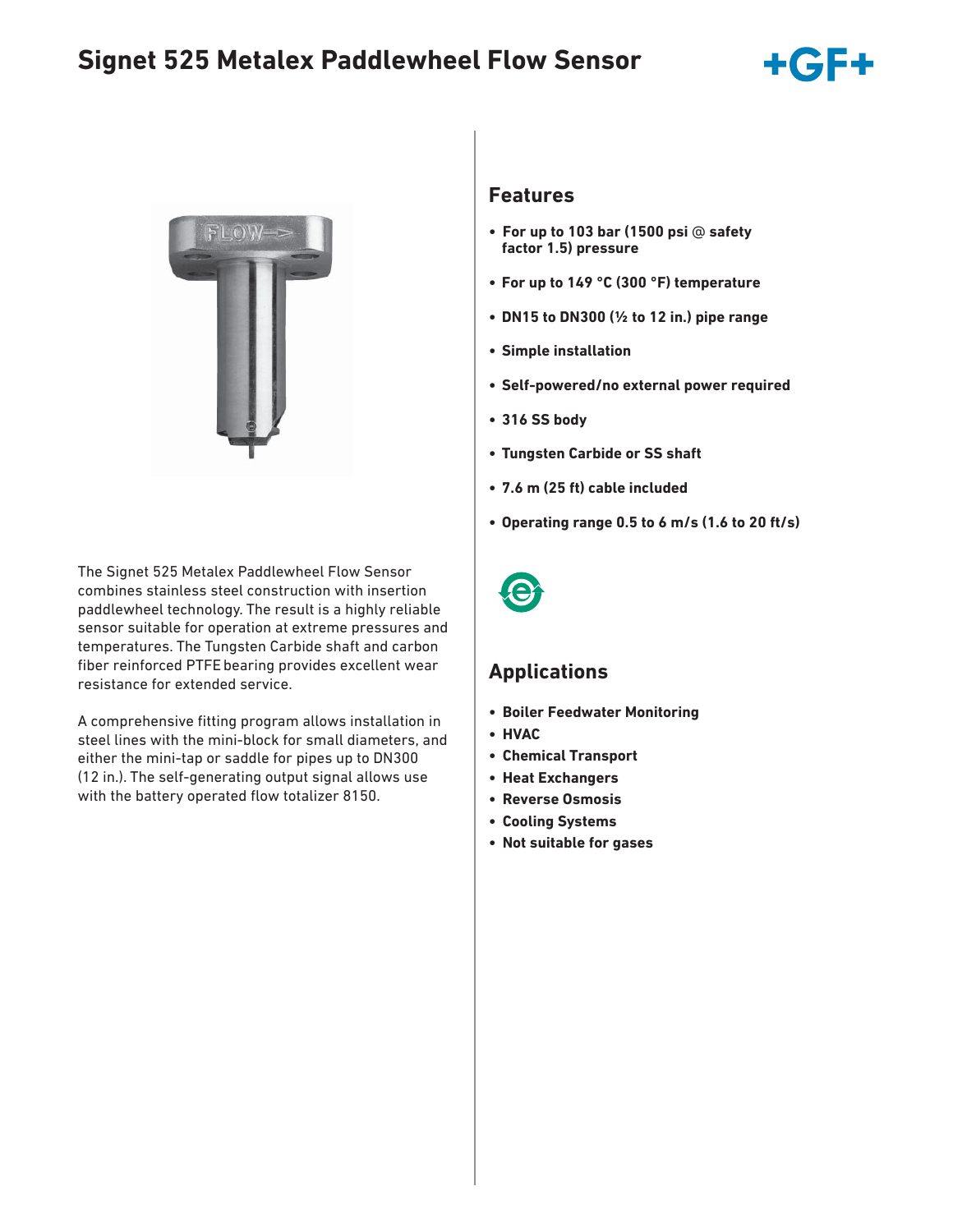### **Specifications**

| <b>General</b>                           |                            |                                                          |                                                                                       |  |  |
|------------------------------------------|----------------------------|----------------------------------------------------------|---------------------------------------------------------------------------------------|--|--|
| <b>Operating Range</b>                   |                            | $0.5$ to 6 m/s                                           | 1.6 to 20 ft/s                                                                        |  |  |
| Pipe Size Range                          |                            | DN15 to DN300                                            | $\frac{1}{2}$ to 12 in.                                                               |  |  |
| Linearity                                |                            | $\pm$ 1% of max. range @ 25 °C (77 °F)                   |                                                                                       |  |  |
| Repeatability                            |                            | ±0.5% of max. range @ 25 °C (77 °F)                      |                                                                                       |  |  |
| Min. Reynolds Number Required            |                            | 4500                                                     |                                                                                       |  |  |
| <b>Wetted Materials</b>                  |                            |                                                          |                                                                                       |  |  |
| Sensor Body                              |                            | 316 SS (ACI type CF-8M per ASTM A351), DIN 17440         |                                                                                       |  |  |
| <b>Rotor Material</b>                    |                            | 17-4PH-1 Stainless Steel                                 |                                                                                       |  |  |
| Rotor Pin                                |                            | Tungsten Carbide GRP 1 or 316 stainless steel            |                                                                                       |  |  |
| Retainers (2)                            |                            | 316 stainless steel (1.4401                              |                                                                                       |  |  |
| Rotor Bearings (2)                       |                            | Carbon fiber reinforced PTFE                             |                                                                                       |  |  |
| Gasket                                   |                            | KLINGER <sup>®</sup> sil C-4401 (supplied with fitting)  |                                                                                       |  |  |
| <b>Electrical</b>                        |                            |                                                          |                                                                                       |  |  |
| Frequency                                |                            | 39 Hz per m/s nominal                                    | 12 Hz per ft/s nominal                                                                |  |  |
| Amplitude                                |                            | 5 to 8 mV p-p per Hz                                     |                                                                                       |  |  |
| Source Impedance                         |                            | 11.6 KQ                                                  |                                                                                       |  |  |
| Cable Length                             |                            | 7.6 m (25 ft), can be extended up to 61 m (200 ft)       |                                                                                       |  |  |
| Cable Type                               |                            | Cable (per foot) 2 cond. w/shield, 22 AWG                |                                                                                       |  |  |
| <b>Max. Temperature/Pressure Rating</b>  |                            |                                                          |                                                                                       |  |  |
| Socket Weld or Weld-On Mini-Tap Fittings |                            | 103 bar (1500 psi @ safety factor 1.5) @ 149 °C (300 °F) |                                                                                       |  |  |
| Strap-on Saddle Fitting                  |                            | 21 bar (305 psi) @ 66 °C (151 °F)                        |                                                                                       |  |  |
| <b>Operating Temperature</b>             |                            | -18 °C to 149 °C                                         | 0 °F to 300 °F                                                                        |  |  |
| <b>Shipping Weight</b>                   |                            |                                                          |                                                                                       |  |  |
|                                          | P525-1/-1S                 | 0.723 kg                                                 | 1.6 <sub>1b</sub>                                                                     |  |  |
|                                          | P525-2/-2S                 | 0.774 kg                                                 | 1.7 <sub>lb</sub>                                                                     |  |  |
| <b>Standards and Approvals</b>           |                            |                                                          |                                                                                       |  |  |
|                                          | RoHS compliant, China RoHS |                                                          |                                                                                       |  |  |
|                                          |                            |                                                          | Manufactured under ICO 0001 fer Ouglitused ICO 1/001 fer Environmental Management cad |  |  |

Manufactured under ISO 9001 for Quality and ISO 14001 for Environmental Management and OHSAS 18001 for Occupational Health and Safety

See Temperature and Pressure graphs for more information.

### **Dimensions**

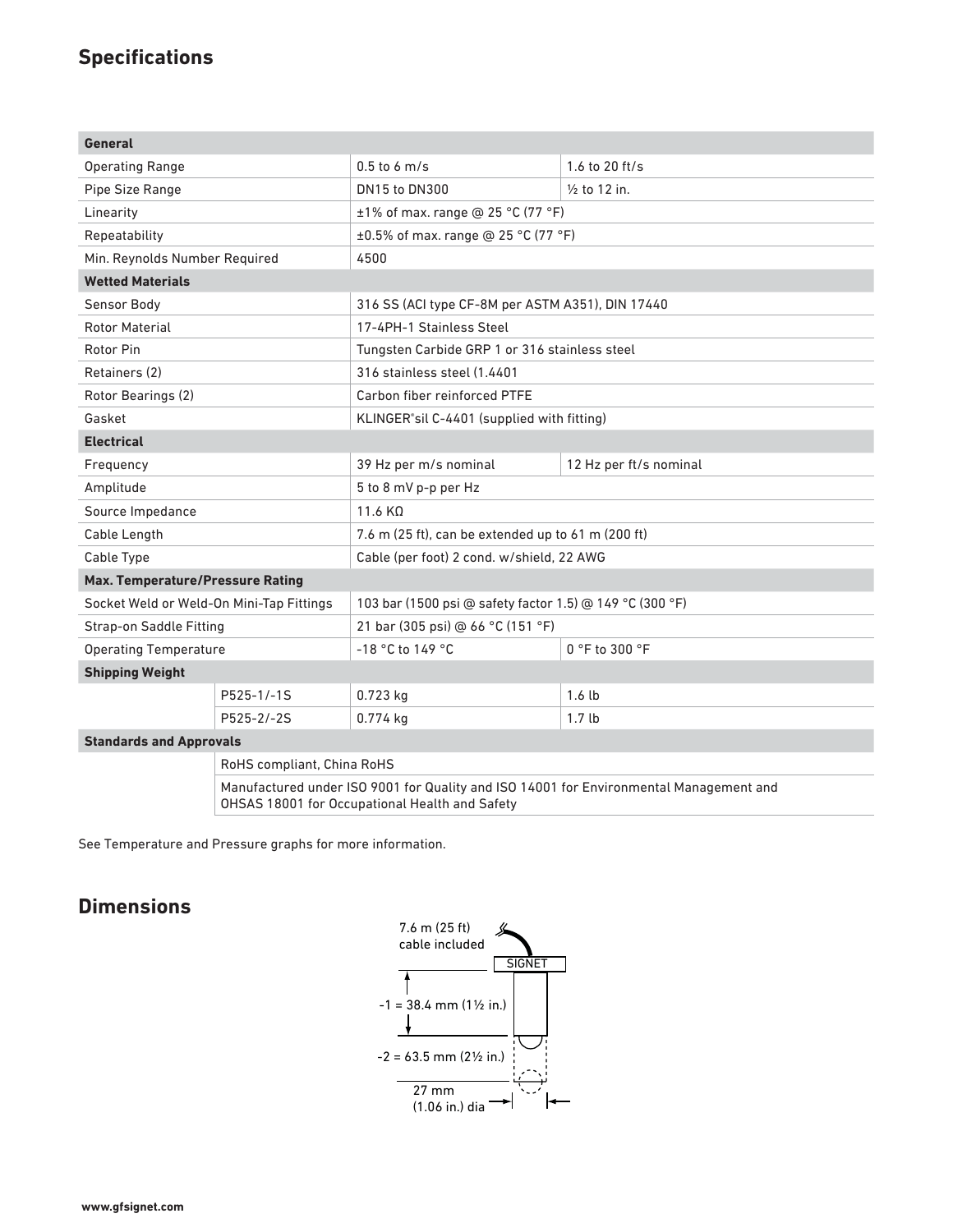

#### **Application Tips**

- Use the Conduit Adapter Kit to protect the cableto-sensor connection when used in outdoor environments. See Accessories section.
- Use the Socket Weld or Weld-on Mini-Tap fittings for sensor installation in pressures up to 1500 psi (103 bar).

#### **Model 525 Ordering Notes**

- 1) Each sensor option is used with a different fitting based on pipe size.
- 2) Fittings must be ordered separately.
- 3) See fittings section for more information.

### **Temperature/Pressure Graphs**

#### **Note:**

The pressure/temperature graphs are specifically for the Signet sensor. During system design the specifications of all components must be considered. In the case of a metal piping system, a plastic sensor will reduce the system specification. When using a PVDF sensor in a PVC piping system, the fitting will reduce the system specification.